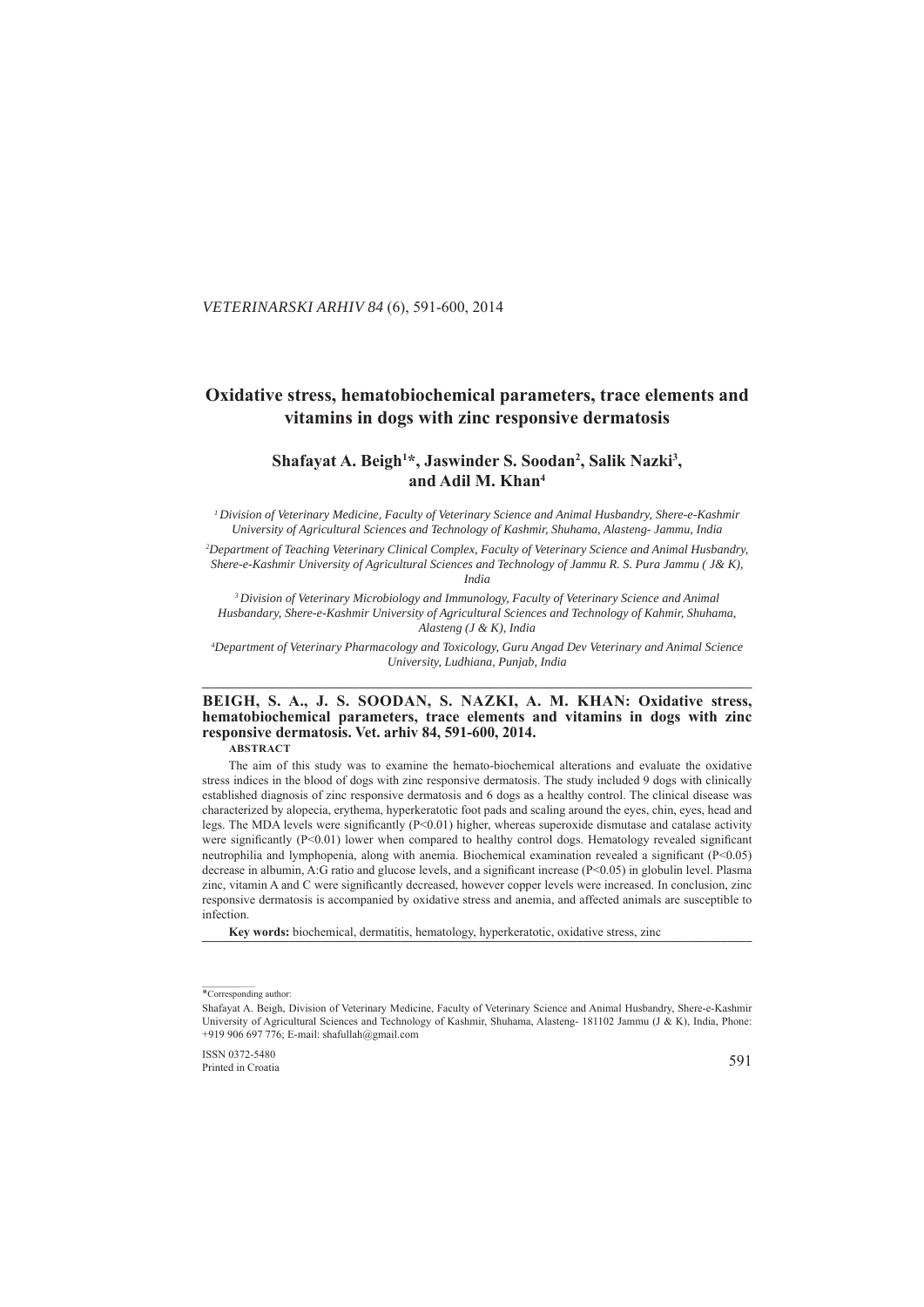## **Introduction ntroduction**

Zinc is an essential trace element found in all body tissues and body fluids. Eightyfive percent of body zinc is present in the muscles and bones,  $11\%$  in the skin and liver, and  $2\%$  to  $3\%$  in other organ tissues. Zinc concentrations tend to be higher in tissues with high epithelial proliferation rates, and normally parakeratotic sites, such as the nose, as well as keratinized pressure areas, such as the footpads, contain the largest zinc concentrations (COLOMBINI, 1999). Animals require a continuous supply of zinc as readily available body stores are limited and dietary requirements vary according to the species and physiological state of the animal. Young growing animals and breeding females require higher levels of zinc than healthy, non-reproducing adults (COLOMBINI and DUNSTAN, 1997). Moreover, absorption and utilization of zinc may be influenced by the presence of other dietary ingredients, such as phytate or excess calcium in the diet (WHITE et al., 2001).

In dogs, zinc-responsive dermatosis is a rare skin disease that is clinically classified into two distinct syndromes. Syndrome I is characterized by inherited impairment in the absorption or metabolism of zinc and is seen primarily in northern breed dogs (Siberian huskies, Alaskan malamutes and bull terriers) (WHITE et al., 2001). Syndrome II develops in rapidly growing, large-breed puppies on a zinc deficient diet, or with high phytates in the diet, or one containing an excess of vitamins, minerals (calcium and iron) that may inhibit zinc absorption. Cutaneous lesions are almost similar in both syndromes and include erythema at the mucocutaneous junction and pressure points, scaling, crusting, alopecia, and lichenification. However the severity is greater in syndrome II.

Oxidative stress has been implicated in playing an important role in the etiopathogenesis of various infectious, inflammatory and degenerative diseases (EWANS and HALLIWEL, 2001; IRSHAD and CHAUDURI, 2002) including dermatitis (ROMANUCCI et al., 2011; BEIGH et al., 2013a; BEIGH et al., 2014). Zinc is an important anti-oxidant and its deficiency has been reported in several infectious and inflammatory diseases, including dermatitis in dogs (BEIGH et al., 2013b). It plays an essential role in decreasing reactive oxygen species (ROS) production (FERNANDEZ et al., 2003) either by interacting with essential elements, such as Cu and Fe, and decreasing their tissue concentration (SANTON et al., 2003), by cell membrane stabilization, metallothionein (Mt) synthesis, or via superoxide dismutase  $(Cu/Zn SOD)$ . The aim of this study was to evaluate the oxidative stress indices, hematobiochemical, trace elements and vitamins in dogs with zinc responsive dermatosis.

### **Materials and methods aterials**

Out of 104 dogs with various dermatological problems, nine puppies of various breeds (German Shephard (n = 5), Labrador (n = 2), cross breed (n = 1) and Great Dane  $(n = 1)$  were diagnosed with zinc responsive dermatosis, based on history, clinical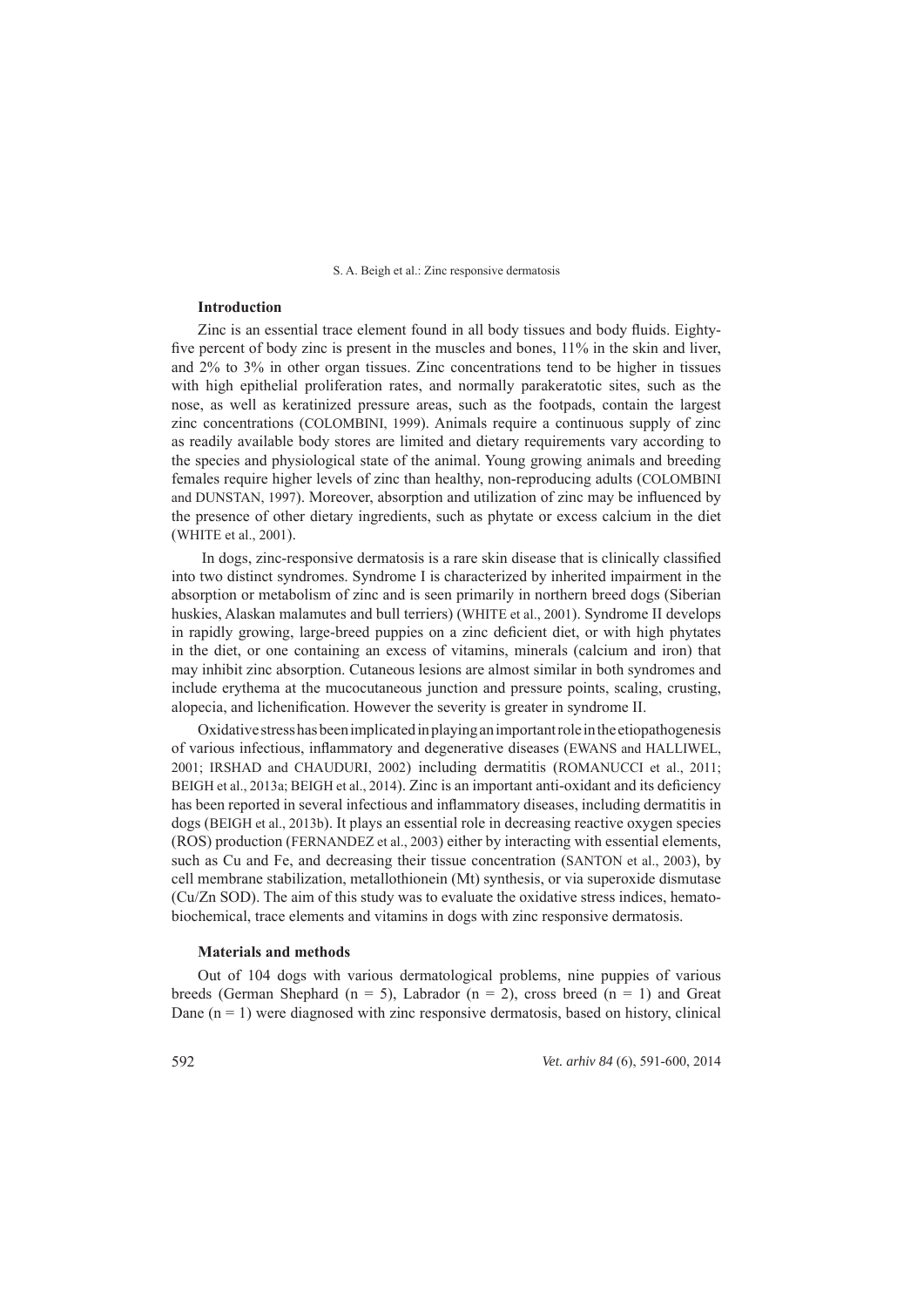symptoms, laboratory analysis and treatment response. The puppies presented with a history of inappetance, lethargy and mental dullness, pruritus, erythematous-crusted papules affecting nearly every region of the hairy part of the body and they had a history of calcium supplementation for more than 8 weeks. The infected dogs were reported to have been suffering from the clinical disease for at least 2-4 weeks before presentation for dermatological examination. None of the dogs had been treated with any kind of medicine, except routine calcium supplementations, for at least 30 days before taking blood samples. The control dogs include age matched dogs which came to the clinic for routine checkups. The feces of the animals were microscopically examined to rule out any gastrointestinal parasite/ova. Skin scrapings and skin cultures were taken from the dermatological lesions to rule out any ectoparasites, bacterial and fungal infections.

*Blood sample collection*. Ten mL of blood samples were collected from the dogs in acid digested heparinized vials for estimation of hemato-biochemical, trace minerals, vitamins and oxidative stress parameters. The un-clotted blood was used for the hematology estimation and the rest of the blood sample was centrifuged at 3000 rpm for 10 min to harvest plasma for the estimation of biochemical parameters, trace minerals and vitamins. The red blood cells (RBCs) were used for the preparation of 33 per cent packed erythrocyte for estimation of lipid peroxidation and 1 per cent erythrocyte lysate for the activity of antioxidant enzymes (catalase, superoxide-dismutase).

*Laboratory analysis*. The extent of lipid peroxidation was estimated in 33% of erythrocyte lysate as the concentration of thiobarbituric acid reactive product malondialdehyde (MDA) by the method described by SHAFIQ (1984). The amount of lipid peroxidation was expressed as nmol MDA formed/ mL of RBC's, using a molar extinction coefficient of pure MDA of  $1.5 \times 10^5$ . The activity of superoxide dismutase (SOD) in 1% erythrocyte lysate was determined by the method of MARKLUND and MARKLUND (1974). The assay is based on the ability of SOD to exhibit auto-oxidation of pyrogallol in the presence of EDTA. The activity was expressed as SOD units/mg Hb. The activity of catalase was determined by the method described by AEBI (1983). The activity was expressed as  $\mu$ mol of  $H_2O_2$  decomposed/min/mg Hb using 36 as molar extinction coefficient of  $H_2O_2$ .

Un-coagulated blood was tested for estimation of hemoglobin (Hb), packed cell volume (PCV) (JAIN, 1986), total erythrocyte count (TEC) and total leukocyte counts (TLC). Stored plasma samples were analyzed for biochemical parameters using a commercially available reagent kit (Erba Mannheim, Transansia biomed, Daman, India).

For mineral analysis, 2 mL of each plasma sample was analysed for trace elements viz. Zinc  $(Zn)$ , Copper (Cu) and Iron (Fe), using a Polarized Zeeman Atomic Absorption Spectrophotometer (Z-2300, HITACHI) by the method described by KOLMER et al. (1951), with slight modifications.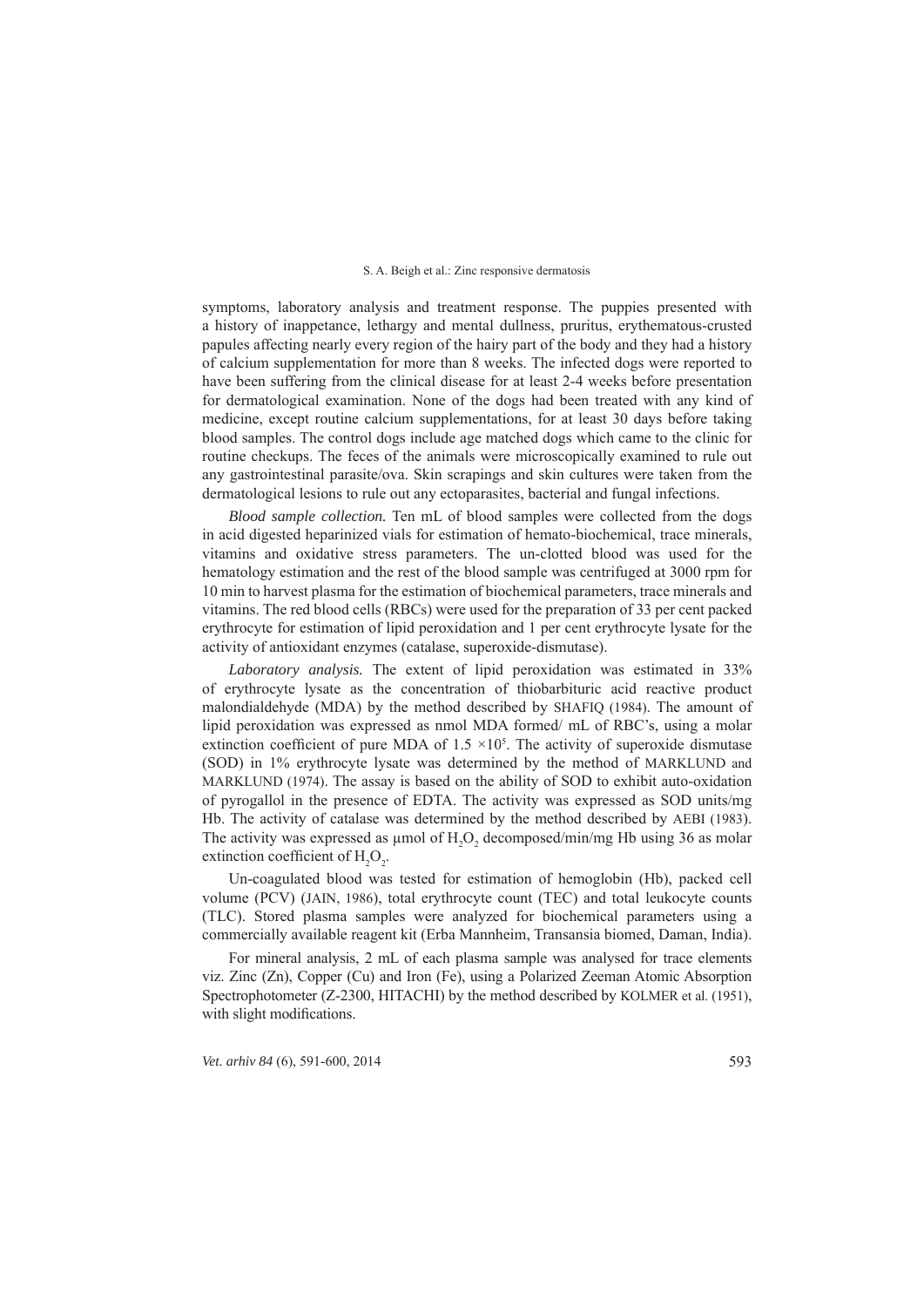Plasma vitamin A was estimated by the method based on the Carr-Price reaction and the plasma vitamin C was estimated by the  $2$ , 4-dinitrophenylhydrazine method  $(BAKER and FRANK, 1968).$ 

*Statistical analysis.* All statistical analyses were performed using the SPSS11.5 software package. Data were tested for normal distribution using the Kolmogorov-Smirnov test. Since the data were not normally distributed, the Mann-Whitney U-test was used to determine differences in the measured parameters between the two groups. All data were presented as mean  $\pm$  standard deviation. A p-value less 0.05 was considered significant in all statistical analyses.

## **Results**

Clinical examination of affected dogs revealed intense erythema on both the upper and lower lips, crusted lesions on the chin, and around the nose and eyes. Erythema and crusts were also observed in the interdigital areas. Hypotrichosis and crust formation were noted on the dorsal and lateral aspects of the metacarpal and metatarsal regions of all 4 limbs, along with the foot pads. The skin scarpings were negative for mites, and the fungal culture failed to show the growth of any pathogenic fungi. However, bacterial cultures in four dogs were positive for Staphylococcus intermedius.

Evaluation of oxidative stress indices revealed that the affected dogs had significantly  $(P<0.01)$  increased levels of MDA, whereas superoxide dismutase and catalase activities were significantly  $(P<0.01)$  decreased when compared to the control dogs (Table 1).

| Parameters                                                                                                                                                                                                                                                                                                          | Control $(n = 6)$ | Zinc deficient $(n = 9)$ |
|---------------------------------------------------------------------------------------------------------------------------------------------------------------------------------------------------------------------------------------------------------------------------------------------------------------------|-------------------|--------------------------|
| MDA(nmol MDA/mL of RBC's)                                                                                                                                                                                                                                                                                           | $2.30 \pm 0.41$   | $4.47 \pm 0.32$ **       |
| SOD (units/mg of Hb)                                                                                                                                                                                                                                                                                                | $0.38 \pm 0.25$   | $0.27 \pm 0.02$ **       |
| CAT ( $\mu$ mol H <sub>2</sub> O <sub>2</sub> decomposed/<br>$min/mg$ Hb)                                                                                                                                                                                                                                           | $105.5 \pm 3.25$  | $87.20 \pm 1.62$ **      |
| $\frac{1}{2}$ $\frac{1}{2}$ $\frac{1}{2}$ $\frac{1}{2}$ $\frac{1}{2}$ $\frac{1}{2}$ $\frac{1}{2}$ $\frac{1}{2}$ $\frac{1}{2}$ $\frac{1}{2}$ $\frac{1}{2}$ $\frac{1}{2}$ $\frac{1}{2}$ $\frac{1}{2}$ $\frac{1}{2}$ $\frac{1}{2}$ $\frac{1}{2}$ $\frac{1}{2}$ $\frac{1}{2}$ $\frac{1}{2}$ $\frac{1}{2}$ $\frac{1}{2}$ |                   |                          |

Table 1. Oxidative/antioxidative stress indices in dogs with zinc responsive dermatosis

\*\* Significant at P<0.01

The hematological examination revealed significantly (P<0.05) decreased Hb, PCV and TEC, and significantly  $(P< 0.05)$  increased TLC, with neutrophilia and lymphopenia in affected dogs compared to the control (Table 2).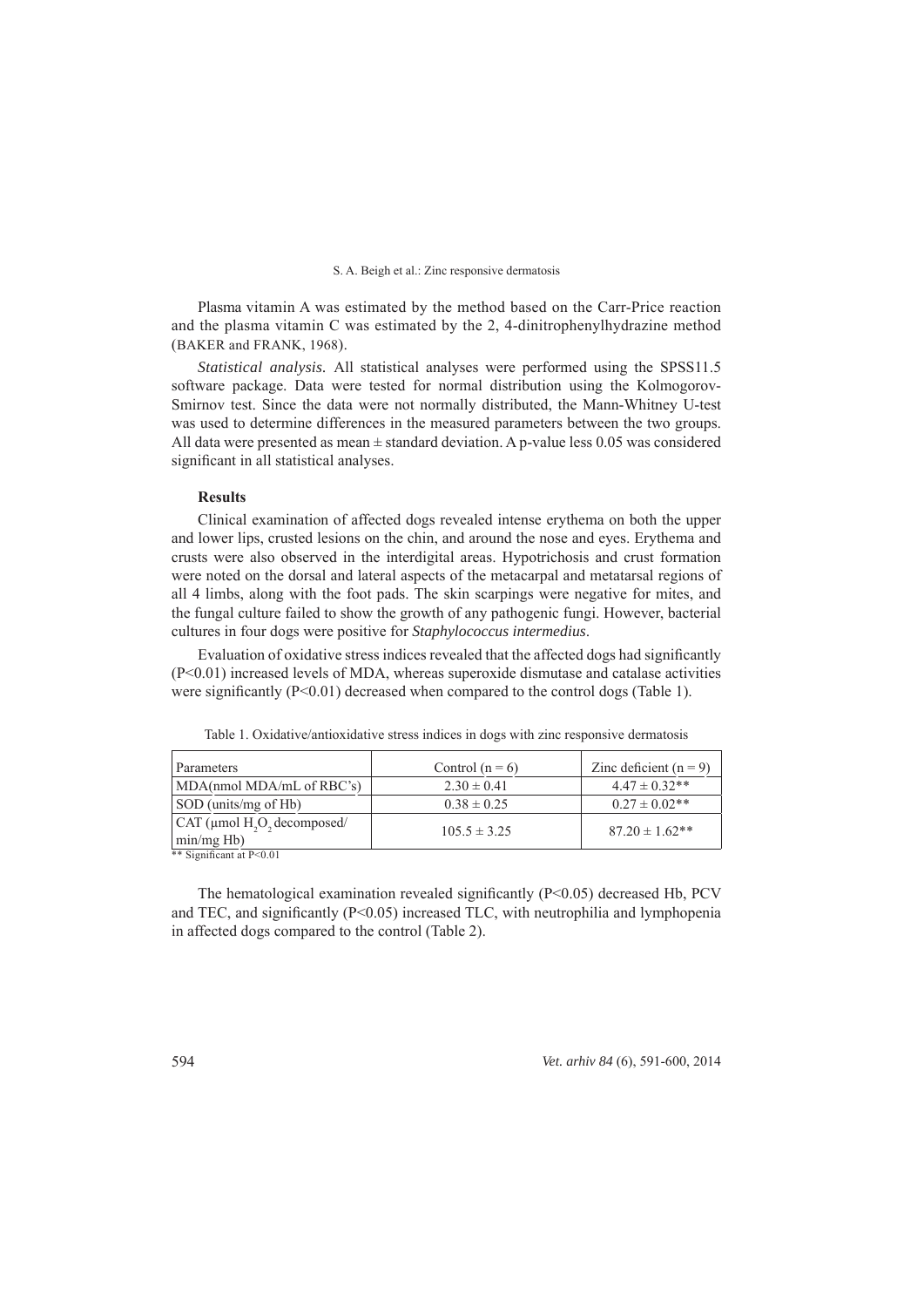| Parameters           |             | Control $(n = 6)$ | Zinc deficient $(n = 9)$ |
|----------------------|-------------|-------------------|--------------------------|
| Hb(g/dL)             |             | $11.26 \pm 0.50$  | $9.90 \pm 0.34*$         |
| $PCV$ $(\% )$        |             | $33.78 \pm 1.51$  | $29.60 \pm 0.15*$        |
| $TEC(x10^6/mL)$      |             | $5.80 \pm 0.28$   | $4.90 \pm 0.23*$         |
| TLC $(x10^3/mL)$     |             | $10.34 \pm 0.70$  | $13.51 \pm 0.30*$        |
| <b>DLC</b><br>$(\%)$ | Neutrophils | $68.50 \pm 2.04$  | $77.08 \pm 1.27*$        |
|                      | Lymphocytes | $25.83 \pm 2.45$  | $17.54 \pm 0.81*$        |
|                      | Monocytes   | $3.06 \pm 0.25$   | $2.4 \pm 0.18$           |
|                      | Eosinophils | $2.33 \pm 0.55$   | $2.73 \pm 0.17$          |
|                      | Basophils   | $0.28 \pm 0.02$   | $0.25 \pm 0.01$          |
|                      |             |                   |                          |

Table 2. Hematological parameters in dogs with zinc responsive dermatosis

\*Significant at P<0.05

Table 3. Biochemical, trace elements and Vitamin profile in dogs with zinc responsive dermatosis

| Parameters               | Control $(n = 6)$  | Zinc deficient $(n = 9)$ |
|--------------------------|--------------------|--------------------------|
| Total protein $(g/dL)$   | $7.35 \pm 0.10$    | $7.47 \pm 0.14$          |
| Albumin $(g/dL)$         | $3.17 \pm 0.18$    | $2.68 \pm 0.07$          |
| Globulin $(g/dL)$        | $4.18 \pm 0.09$    | $4.79 \pm 0.09$          |
| A:G Ratio                | $0.76 \pm 0.01$    | $0.56 \pm 0.02$          |
| Glucose $(mg/dL)$        | $90.62 \pm 2.13$   | $79.28 \pm 2.86$         |
| $^{\text{f}}$ ALT (IU/L) | $28.75 \pm 2.09$   | $29.34 \pm 1.53$         |
| $f$ AST(IU/L)            | $22.26 \pm 1.99$   | $25.02 \pm 1.16$         |
| Cholesterol (mg/dL)      | $256.34 \pm 16.20$ | $232.05 \pm 14.29$       |
| Calcium (mg/dL)          | $8.1 \pm 3.72$     | $9.4 \pm 2.89$           |
| $\text{Zinc}$ (mg/mL)    | $1.46 \pm 0.16$    | $0.52 \pm 0.04$          |
| Iron $(mg/mL)$           | $1.66 \pm 0.17$    | $1.74 \pm 0.04$          |
| Copper (mg/mL)           | $1.16 \pm 0.07$    | $1.40 \pm 0.04$          |
| Vitamin A (mg/dL)        | $51.25 \pm 3.14$   | $42.97 \pm 1.34$         |
| Vitamin C (mg/mL)        | $7.77 \pm 0.72$    | $6.23 \pm 0.33$          |

\*Significant at P<0.05 and \*\*Significant at P<0.01; ALT: Alanine aminotransferase; AST: Aspartate aminotransferase

The biochemical parameters revealed significantly  $(P<0.05)$  decreased albumin, glucose levels and significantly  $(P<0.05)$  increased globulin levels in affected dogs compared to the control, however no significant change was observed in protein levels. Alanine aminotransferase (ALT), aspartate aminotransferase (AST) and cholesterol levels revealed no significant change between the two groups. The calcium levels were non-significantly higher in affected dogs. Trace elements revealed significantly  $(P<0.01)$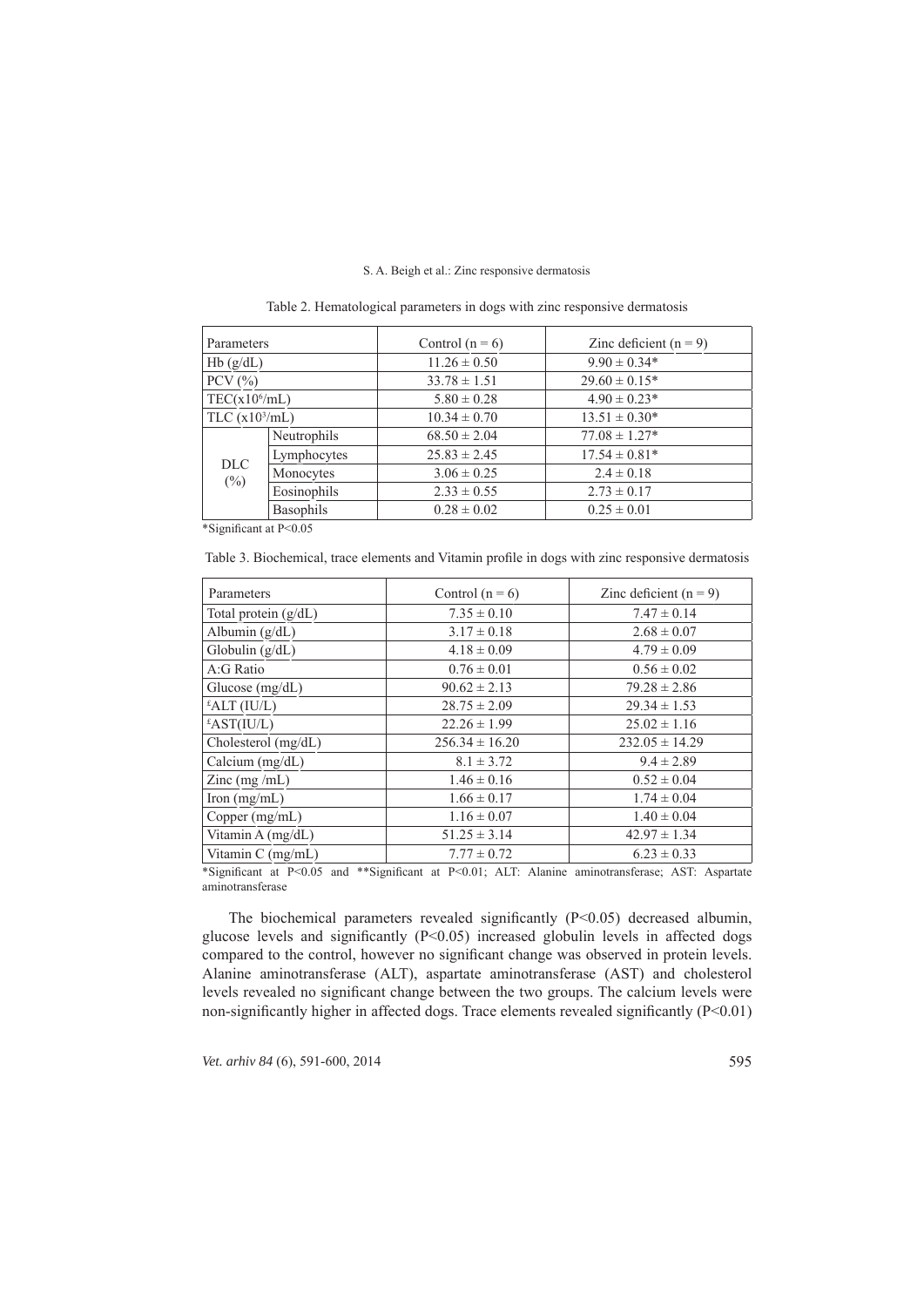lower levels of zinc and significantly ( $P<0.05$ ) higher levels of copper in affected dogs, however no significant change was observed in iron levels. Vitamin A and vitamin C levels were significantly  $(P<0.05)$  decreased in affected dogs compared to the control group (Table 3).

## **Discussion iscussion**

The diagnosis of zinc-responsive dermatosis must be based on a thorough history, physical examination, histopathological examination of skin biopsies and treatment response. In the present study, the animals were fed on generic adult dog food and had received calcium as a supplement for more than 8 weeks. Clinical signs were consistent with zinc responsive dermatitis. However, histopathological examination could not be performed because of the owner's refusal. The cases were diagnosed as zinc responsive dermatosis on the basis of clinical symptoms, reduced plasma zinc concentrations and the recovery of puppies following oral administration of zinc and dietary corrections.

The present investigation revealed that affected dogs were in a state of significant oxidative stress, as indicated by increased MDA levels and decreased SOD and catalase activity when compared to healthy dogs. Zinc is an important anti-oxidant in the skin and its low concentrations in skin predispose the animals to oxidative damage (ROMANUCCI et al., 2011 and CUI and OKADA, 2000). Zinc acts as membrane stabilizer by preventing the formation of reactive oxygen species by means of a mechanism that involves the protection of sulfhydryl groups against their oxidation, and/or the inhibition of the production of ROS by transition metals (BRAY and BETTGER, 1990). Thus decreased zinc levels can cause an increase in ROS in the body, which might have been the reason for the increased MDA levels in the present study. Zinc has been found to inhibit endogenous as well as exogenous lipid peroxidation in both in vivo and in vitro conditions (CHVAPIL et al., 1973). SOD is a potent inhibitor of lipid peroxidation by catalyzing the dismutation of highly reactive superoxide radicals into  $H_2O_2$  and  $O_2$ . Thus the decrease in SOD activity observed in the zinc deficient dogs could also be the reason for increased MDA levels. Increases in ROS levels and lipid peroxides cause overconsumption of SOD, resulting in its decreased activity in the affected animals. Also zinc is necessary for the synthesis and enzyme activity of  $Cu/Zn$  SOD (HALLIWELL and GUTTERIDGE, 2000) and thus decreased SOD activity could also be attributed to decreased zinc concentrations in the affected animals. The overconsumption of SOD leads to an increase in hydrogen peroxide level in the cells. This hydrogen peroxide is neutralized by a coordinated increase in catalase activity (CLEMEN and WALLER, 1987) thereby leading to increased utilization of catalase. Our results support the finding of ROMANUCCI et al. (2011) who suggested that oxidative stress is involved in the pathogenesis of canine zinc-responsive dermatosis.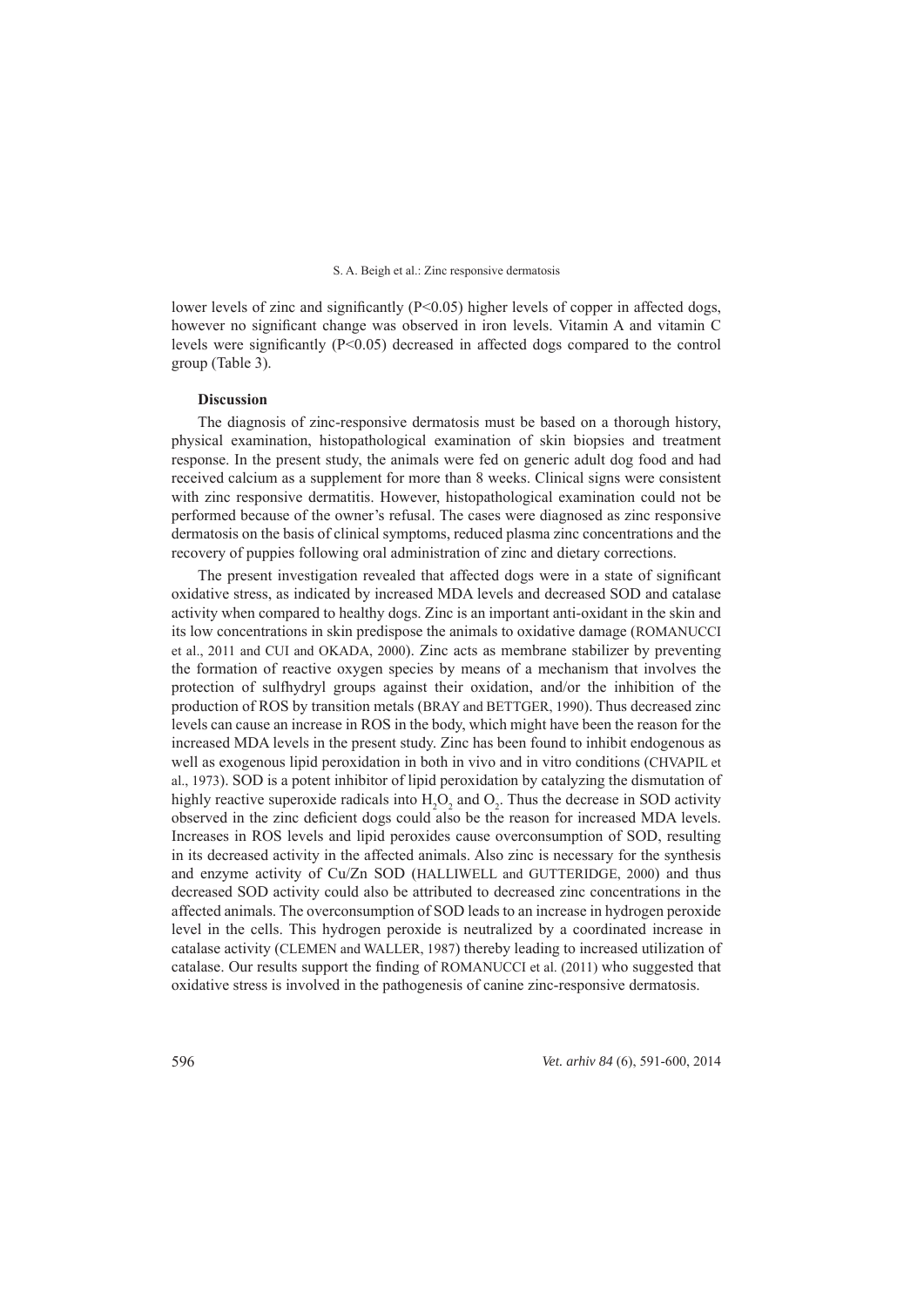The zinc deficient dogs were mildly to moderately anemic, as revealed by low Hb, PVC, TEC. Reduction in Hb content may be due to an increased rate of disruption or reduction in the rate of formation of erythrocyte (SHAKOORI et al., 1992) and the observed low TEC supports this hypothesis. Erythrocytes are highly susceptible to peroxidative damage due to the abundance of polyunsaturated fatty acids and the presence of a powerful transition-metal catalyst (RANJAN et al., 2006). The decreased blood Hb and TEC in the present study could be attributed to the increased damage to erythrocytes due to the increased lipid peroxidation caused by decreased serum zinc concentrations. The reason for decreased PCV could be attributed to the decreased cellular count in the blood. Zinc is essential for integrity of the immune system and its deficiency results in reduced immune-competence and decreased resistance to infections (PRASAD, 1996). The increase in leukocyte counts in the present study indicates the activation of the animal's defense mechanism and immune system. The present study was in agreement with FRAKER et al.  $(1982)$  who observed zinc deficiency associated with impaired immunity.

Biochemical parameters revealed significantly higher levels of globulin and lower levels of albumin and glucose in affected dogs. The higher globulin levels observed could be due to increased production of gamma globulins in response to the infection. Albumin is an important extracellular anti-oxidant by virtue of its thiol groups, and it protects vital targets, such as erythrocytes, from copper ion-induced Fenton reaction, and inhibits ion-dependent free radical production (ROCHE et al., 2008). The decreased albumin levels in the present study could be due to its over utilization or sequestration to neutralize oxidative damage in affected animals. The hypoglycemia observed in the present study could be due to the increased need of the skin for glucose during inflammatory reaction (GOWDA et al., 1982). The non significant increase in plasma calcium observed in the present study was due to continuous calcium supplementation for more than 8 weeks.

The trace mineral status revealed significantly lower levels of zinc in affected dogs, however copper and iron levels were increased. The decreased levels of zinc and occurrence of disease might have been precipitated by calcium supplementation since calcium is antagonistic to zinc absorption (SPENCER et al., 1984). There is a strong interrelationship between zinc, copper and iron, and the increased levels of copper and iron levels in the present study could be due to the removal of the antagonistic effect of zinc on copper and iron absorption and utilization (SANDSTROEM, 2001). Transition elements, such as copper and iron, play an important role in catalyzing the formation of  $O$ H, a powerful oxidant from H<sub>2</sub>O<sub>2</sub> and O<sub>2</sub>- through fenton reaction, and thus increased levels of these two minerals may also be one of the contributing causes of oxidative stress observed in the present study.

Vitamin A acts as an antioxidant by quenching singlet oxygen, neutralizing thiyl radicals, and acts in chain breaking by combining with peroxyl radicals (PALACE et al.,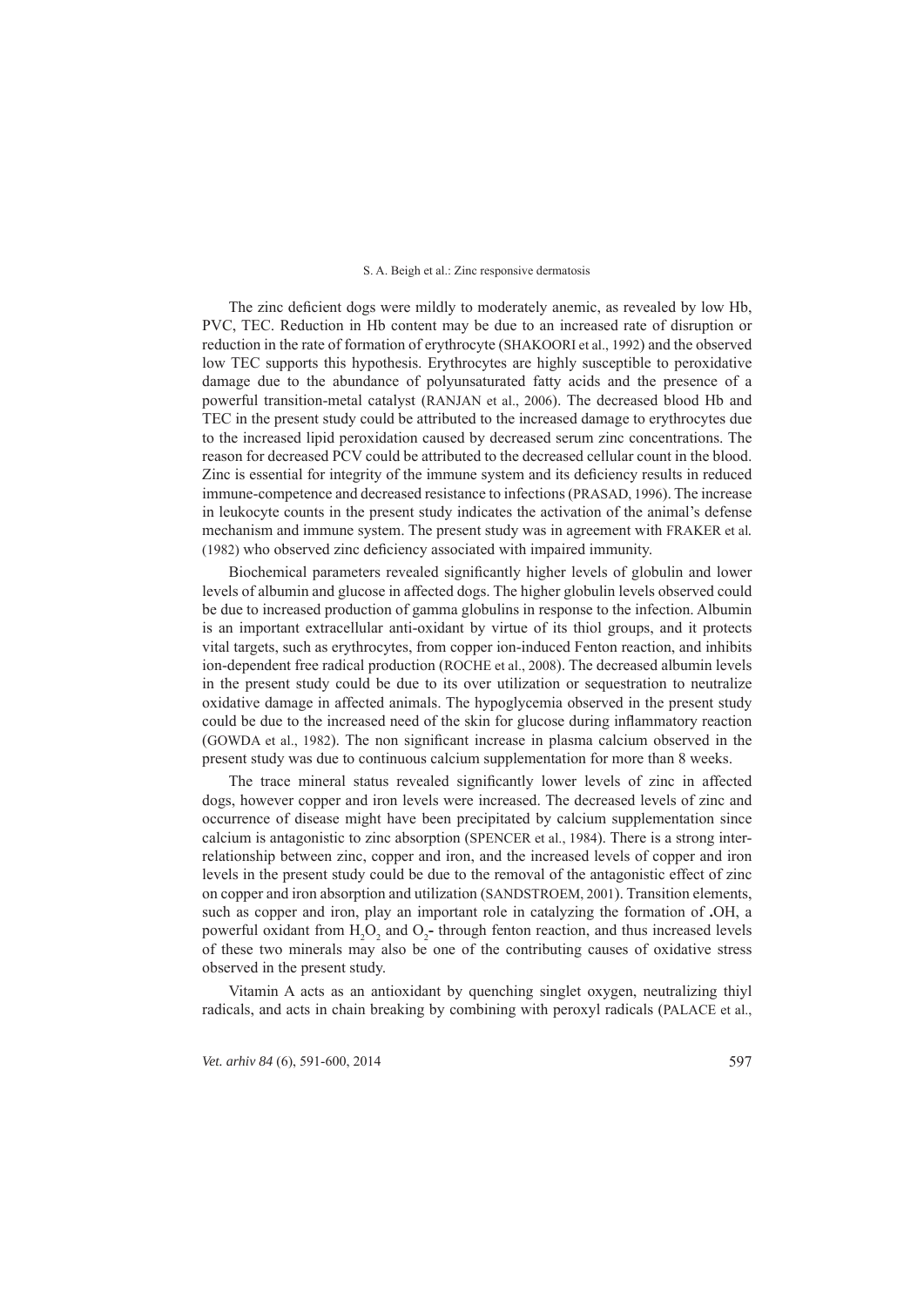1999). Thus decreased levels of vitamin A can result in oxidative stress, as observed in the present study. The decreased vitamin A in the present investigation could be attributed to concurrent zinc imbalance, since zinc participates in the absorption, mobilization, transport and metabolism of vitamin A, mostly through its involvement in protein synthesis and cellular functions (CHRISTIAN and WEST, 1998). Vitamin C is a powerful antioxidant that reduces a wide range of oxidants including free radicals (BINDHUMOL et al., 2003). Thus, the decrease in the level of vitamin  $C$  in the plasma might be due to overutilization or sequestration of this antioxidant to neutralize the exaggerated production of ROS during inflammatory skin conditions.

## **Conclusion onclusion**

The present investigation indicated that dogs with zinc responsive dermatosis are anemic and suffer from significant alteration in oxidative/antioxidant balance, trace elements and vitamins and are susceptible to various infections.

## **Acknowledgements**

 $\mathcal{L}=\mathcal{L}$ 

The authors are thankful to the Dean of the Faculty of Veterinary Science and Animal Husbandry, SKAUST-Jammu, India, for providing the necessary facilities.

## **References eferences**

- AEBI, H. E. (1983): Catalase. In: Methods of Enzymatic analysis. (Bergmeyer, H. U., Ed.). Verlag Chemie, Weinhem, pp. 276-286.
- BAKER, H., O. FRANK (1968): Clinical Vitaminology: Methods and Interpretation. London: Interscience Publishers, pp. 158-168.
- BEIGH, S. A., J. S. SOODAN, R. SINGH, A. M. KHAN (2013a): Trace minerals status and antioxidative enzyme activity in dogs with generalized demodecosis. Vet . Parasitol. 198, 180-186.
- BEIGH, S. A., J. S. SOODAN, R. SINGH, R. RAINA (2013b): Plasma zinc, iron, vitamin A and hematological parameters in dogs with sarcoptic mange. Israel J. Vet. Med. 68, 239-245.
- BEIGH, S. A., J. S. SOODAN, R. SINGH, A. M. KHAN, M. A. DAR (2014): Evaluation of trace elements, oxidant/antioxidative status, vitamin C and β-carotene in dogs with dermatophytosis. Mycoses 57, 358-365.
- BINDHUMOL, V., K. C. CHITRA, P. P. MATHUR (2003): Bisphenol A induced reactive oxygen species generation in the liver of male rats. Toxicology 188, 117-124.
- BRAY, T. M., W. J. BETTGER (1990): The physiological role of zinc as an antioxidant, Free Radic. Biol. Med. 8, 281-291.
- CHRISTIAN, P., K. P. WEST (1998): Interactions between zinc and vitamin A: An update. Am. J. Clin. Nutr. 68, 435-441.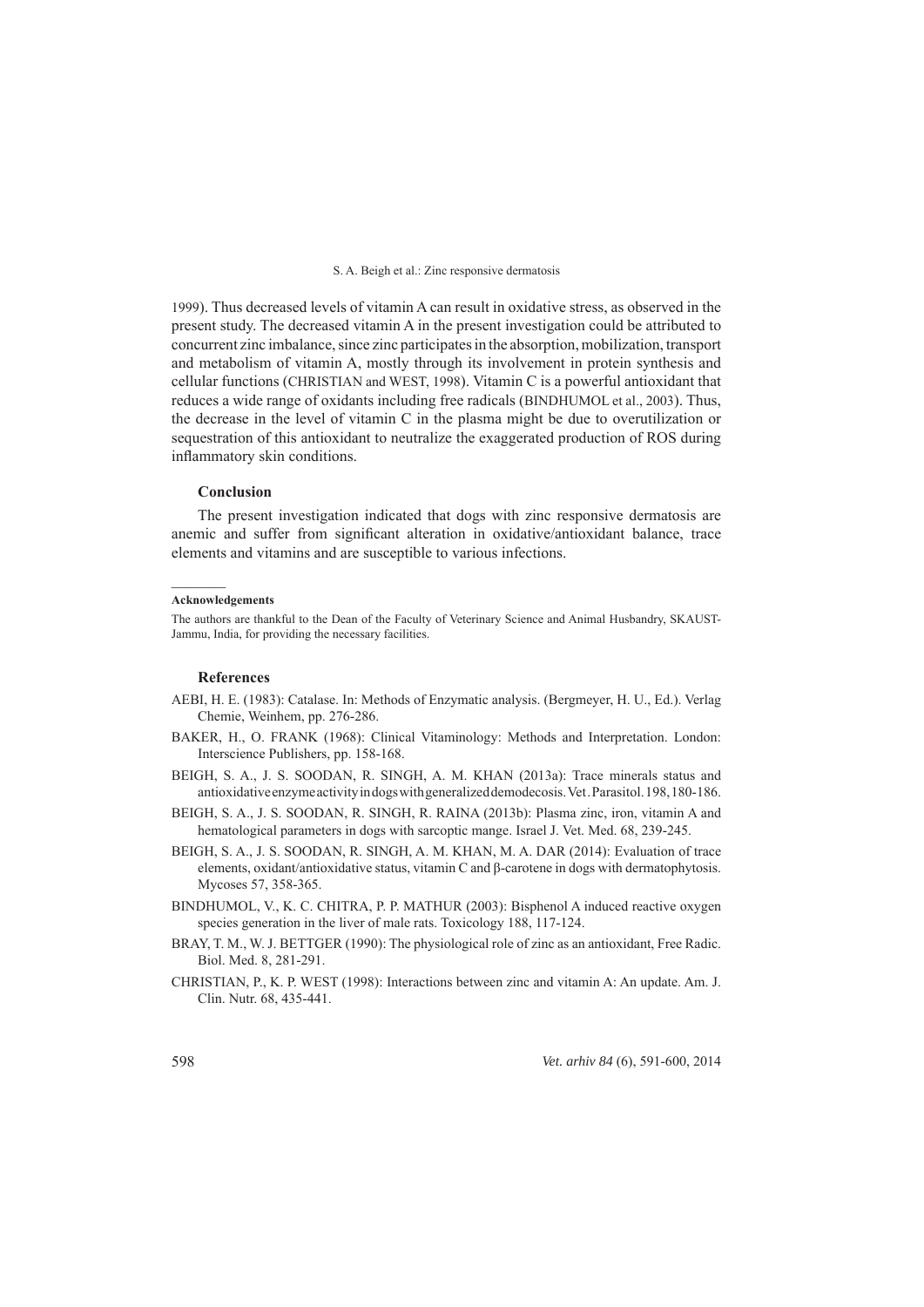- CHVAPIL, M., J. N. RYAN, S. L. ELIAS, Y. M. PENG (1973): Protective effect of zinc on carbon tetrachloride-induced liver injury in rats. Exp. Molec. Pathol. 19, 186-196.
- CLEMEN, M. R., H. D. WALLER (1987): Lipid peroxidation in erythrocyte. Chem. Physc. Lipids. 45, 932-937.
- COLOMBINI, S. (1999): Canine zinc-responsive dermatosis. Vet. Clin. North Am. Small Anim. Pract. 29, 1373-1383.
- COLOMBINI, S., R.W. DUNSTAN (1997): Zinc-responsive dermatosis in northern-breed dogs: 17 cases (1990-1996). J. Am. Anim. Hosp. Assoc. 211, 451-453.
- CUI, L, A. OKADA (2000): Nitric oxide and manifestations of lesions of skin and gastrointestinal tract in zinc deficiency. Curr. Opin. Clin. Nutr. Metab. Care 3, 247-252.
- EWANS, P., B. HALLIWELL (2001): Micronutrients: Oxidant/antioxidant status. Br. J. Nutr. 85, 57-74.
- FERNANDEZ, E., A. GUSTAFSON, M. ANDERSON, B. HELLMAN, L. DENCKER (2003): Cadmium-induced changes in apoptic gene expression blocked by zinc supplementation. Toxicol. Sci. 10, 85-99.
- FRAKER, P. J., R. CARUSO, F. KIERSZENBAUM (1982): Alteration in the immune and nutritional status of mice by synergy between Zn deficiency and infection with *Trypanosoma cruzi*. J. Nutr. 112, 1224-1229.
- GOWDA, B. K. K., R. M. RAO, T. GANESH (1982): Biochemical and hematological studies in canine non specific dermatitis. Indian J. Vet. Med. 2, 29-32.
- HALLIWELL, B., J. M. C. Gutteridge (2000): Free Radicals in Biology and Medicine  $3<sup>rd</sup>$  ed., Clarendon Press, Oxford.
- IRSHAD, M., P. S. CHAUDHURI (2002): Oxidant-antioxidant system: role and significance in human body. J. Exp. Biol. 40, 1233-1239.
- JAIN, N. C. (1986): Hematological techniques. In: Schalm's Veterinary Hematology. 3<sup>rd</sup> ed. Philadelphia: Lea and Febiger, pp. 20-86.
- KOLMER, J. A., E. H. SPANDLING, H. W. ROBINSON (1951): Applied Laboratory Techniques, New York: Appleton Centuary Croft, pp. 1090-1091.
- MARKLUND, S., G. MARKLUND (1974): Involvement of superoxide anion radical in autoxidation of pyrogallol and a convenient assay of superoxide dismutase. Eur. J. Biochem. 47, 469-474.
- PALACE, V. P., N. KHAPER, Q. QIN, P. K. SINGAL (1999): Antioxidant potentials of vitamin A and carotenoids and their relevance to heart disease. Free Radic. Biol. Med. 26, 746-761.
- PRASAD, A. S. (1996): Zinc deficiency in women, infants and children. J. Am. Coll. Nutr. 15, 113-120.
- RANJAN, R., R. NARESH, R. C. PATRA, D. SWARUP (2006): Erythrocyte lipid peroxides and blood zinc and copper concentrations in acute undifferentiated diarrhea in calves. Vet. Res. Commun. 30, 249-254.